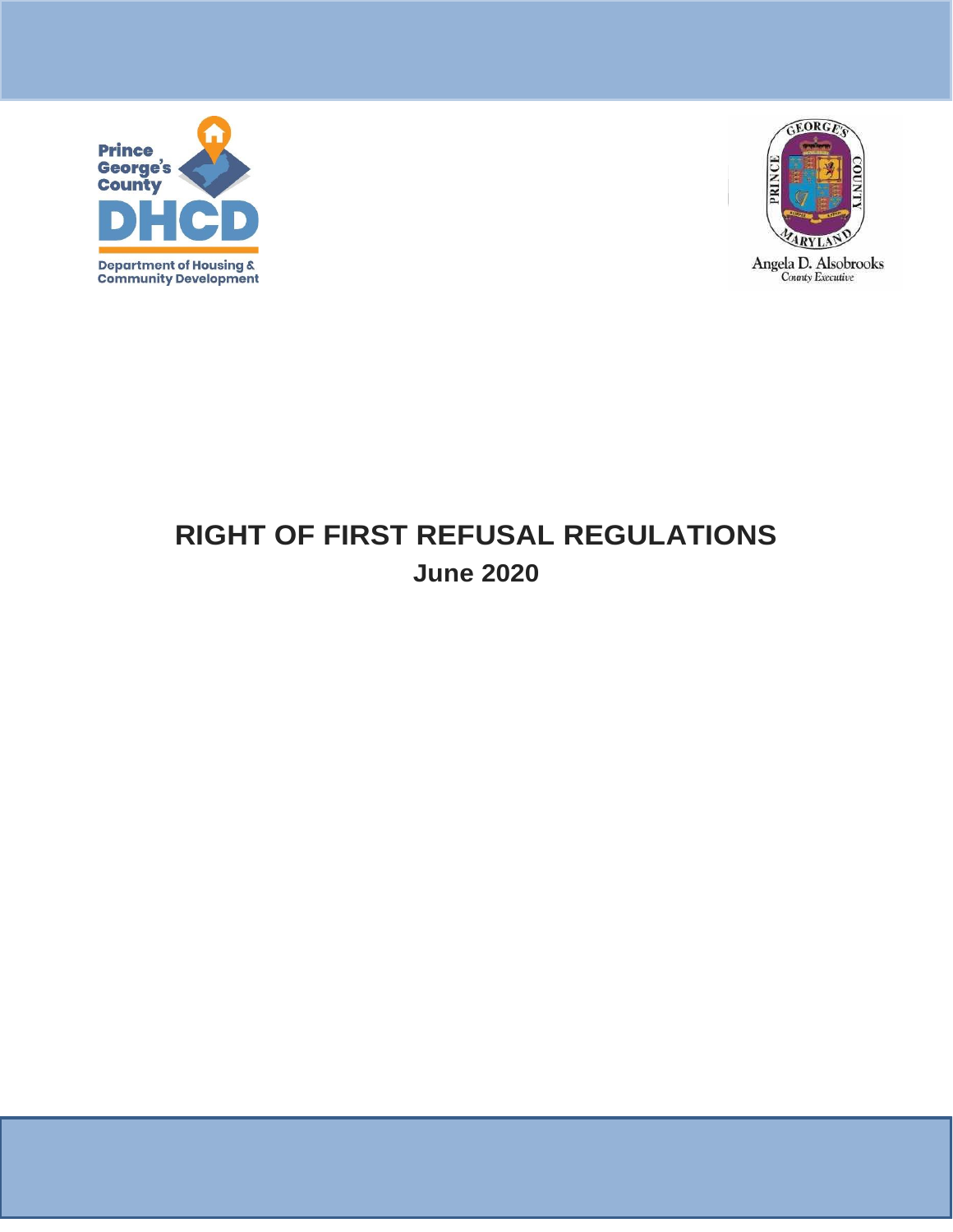# **RIGHT OF FIRST REFUSAL REGULATIONS**

# **Section I. Authority**

The Prince George's County Department of Housing and Community Development has authority pursuant to Sec. 13-1119 of the Prince George's County Code to promulgate and amend, as deemed necessary, regulations to govern the right of first refusal ("ROFR") for Prince George's County, Maryland ("County") to buy multifamily rental facilities as a means of revitalization and to preserve housing opportunities for low- to- moderate income households and in the County.

# **Section II. Purpose**

- **A.** The regulations set forth herein shall govern the Director's evaluation and option to exercise the County's ROFR to purchase Multifamily rental facilities that include twenty (20) or more dwelling units, which are located within the County.
- **B.** The regulations as promulgated pursuant to Section 13-1119 of the County Code and thereafter amended pursuant to CR-51-2015 shall be deemed effective as of November 06, 2015.

# **Section Ill. Definitions**

For the purposes of this Section, the below-referenced terms are defined as follows:

- **A.** Convert and conversion shall mean:
	- 1. subjecting of a property to a condominium regime by recording in the County land records that complies with the requirements in Title 11 of the Real Property Article of the Annotated Code of Maryland;
	- 2. changing the use of a Multifamily rental facility to a nonresidential use;
	- 3. demolishing at least one-third of occupied dwelling units in a Multifamily rental facility in a twelve (12) month period except when such demolition is related to rehabilitation and a reasonable, comparable housing alternative is offered to the impacted tenant(s);
	- 4. displacing tenants from at least one-third of occupied dwelling units in a twelve (12) month period by raising rents; or
	- 5. any other act that ends the use of the property as a Multifamily rental facility.
- **B.** Day(s) shall mean calendar days unless specified as business days.
- **C.** Department shall mean the Prince George's County Department of Housing and Community Development.
- **D.** Director shall mean the Director of the Prince George's County Department of Housing and Community Development or the Director's designee.
- **E.** Dwelling Unit shall mean one (1) or more rooms arranged for the use of one (1) or more individuals living together as a single housekeeping unit, within a rental facility.
- **F.** Municipality shall mean an incorporated jurisdiction within the County.
- **G.** Owner shall mean a person or an entity holding title to rental housing.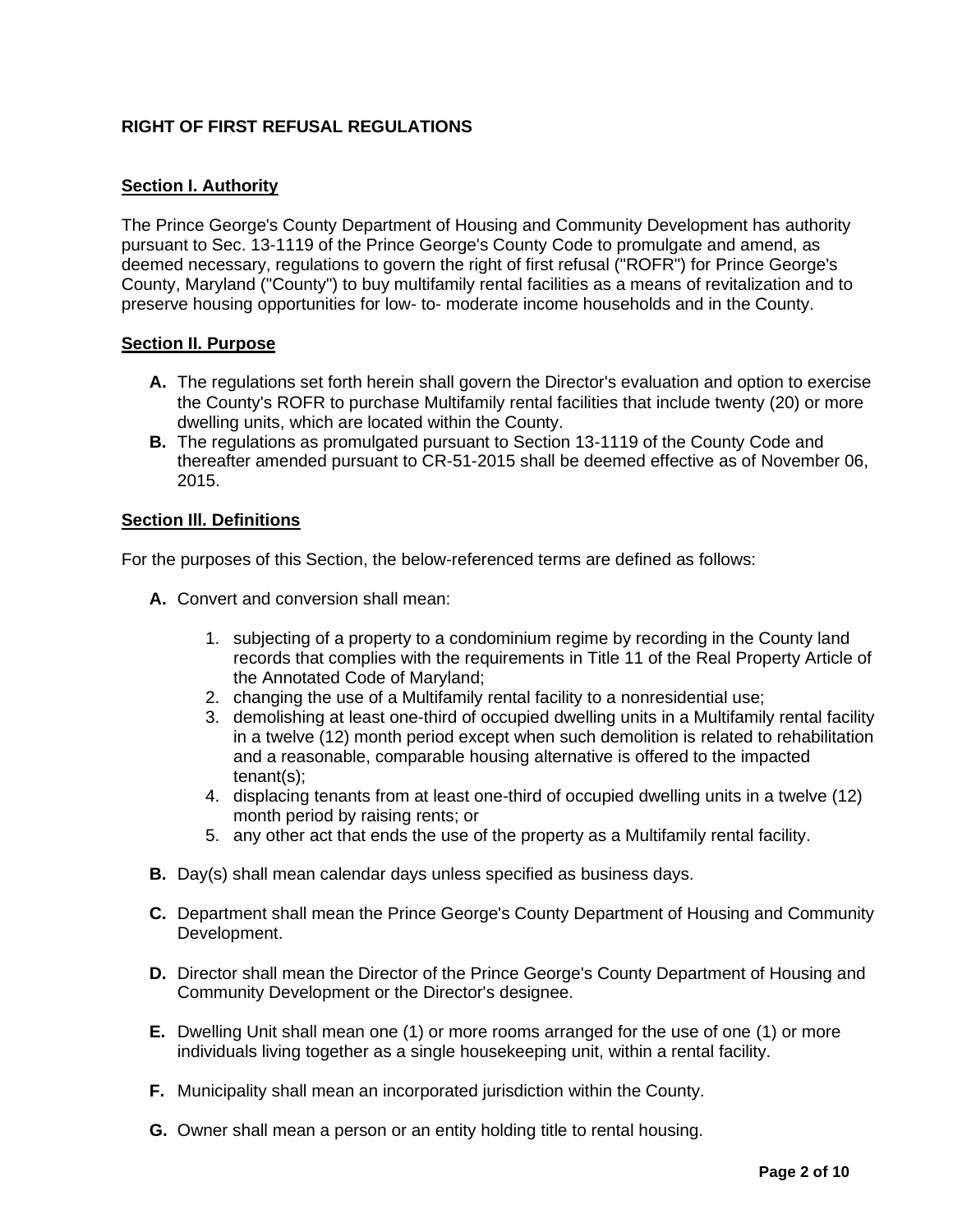- **H.** "Multifamily rental facility" shall mean any building, structure, or combination of related buildings, structures, and appurtenances, operated as a single entity, housing cooperative (''COOP"), or a condominium, in which the landlord provides for a consideration twenty (20) or more rental Dwelling units; but shall not be construed to mean any transient facilities such as boarding houses, tourist homes, inns, motels, hotels, school dormitories, hospitals or medical facilities, any other facilities operated for religious or eleemosynary purposes, continuing care facilities regulated by the State pursuant to Title 10, Subtitle 4 of the Human Services Article of the Annotated Code of Maryland and projects authorized under 10 U.S.C. 2828, which allows the U.S. Government to lease housing facilities at or near a military installation for assignment, without rental charge, as family housing for members of the Armed Forces.
- **I.** Right of First Refusal ("ROFR") shall mean the Department's right to exercise an option to purchase a Multi-family rental facility at the exact same terms and conditions contained in a bona fide contract of sale that an Owner has received from another buyer except as otherwise provided herein.
- **J.** Sale, sell, or selling means:
	- 1. transfer of title to rental housing;
	- 2. transfer in a 12-month period of a majority interest in Owner;
	- 3. or lease of Multifamily rental facility for a period of more than seven (7) years.
- **K.** Site Plan shall mean a graphic depiction, which at a minimum, shows property lines between existing buildings; distance between buildings; structures and improvements, setbacks, easements, surrounding streets, parking lots, driveways and landscape areas.
- **L.** Tenant shall mean any person having a leasehold right to occupy a Dwelling unit in a Multifamily rental facility.
- **M.** Title shall mean a legal or equitable ownership interest in a Multifamily rental facility; or a legal, equitable, or beneficial interest in a partnership, Limited Liability Company, limited partnership, corporation, trust or other person who is not an individual, that has a legal or equitable ownership interest in rental housing.

# **Section IV. Designated Area**

The Right of First Refusal (ROFR) shall apply to all areas of Prince George's County pursuant to CR-51-2015.

# **Section V. Notice of Sale**

#### **Notice to the Tenant**

Within five (5) business days after an Owner enters into a bona fide contract of sale, the Owner must provide written notice to each tenant in the Multifamily rental facility by hand or by certified mail, return receipt requested. When giving written notice to tenants by hand delivery, this requirement is satisfied when hand delivered to each occupied Dwelling unit. The written notice should identify the parties to a bona fide contract for sale, the contract date, and the name and phone number of a person the tenants can contact with questions.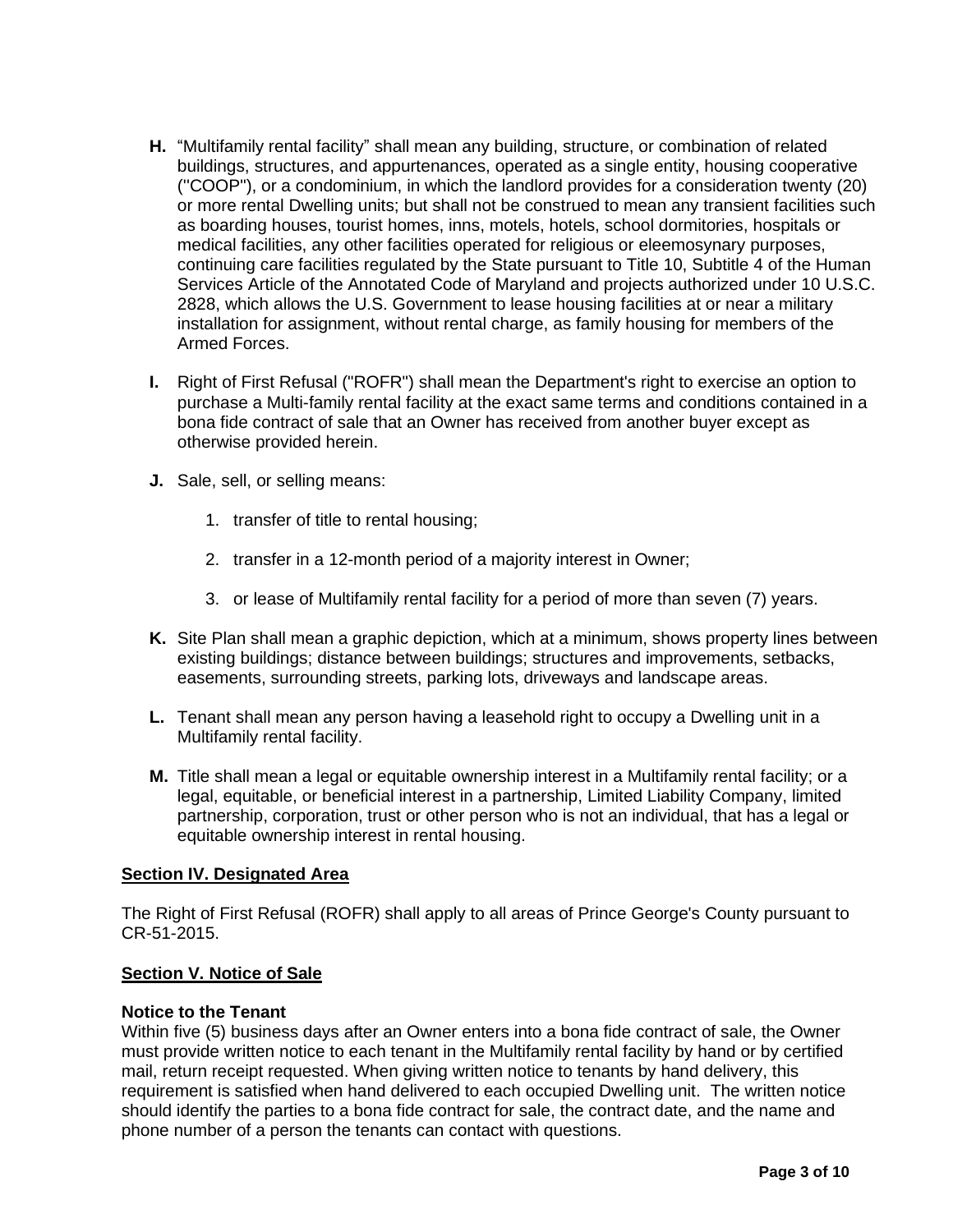# **Notice to Department**

Within five (5) business days after an Owner enters into a bona fide contract of sale, the Owner must provide written notice to the Director by certified mail, return receipt requested.

# **Section VI. Right of First Refusal (ROFR)**

#### **A. Offer to Purchase**

Within five (5) business days after an Owner executes a bona fide contract of sale, the Owner shall offer a ROFR to purchase the Multifamily rental facility to the Department and submit documentation ("ROFR Documents") for the Director's review by certified mail, return receipt that shall include the following:

- 1. Bona fide contract of the sale;
- 2. Site plan, if available;
- 3. Income and Expense Statement for the three (3) prior years of operation;
- 4. Current rental schedule showing date of last rent increase;
- 5. Current rent roll showing the names of current tenants addresses and telephone numbers and current rent;
- 6. Current rental license (County or Municipality);
- 7. Use and Occupancy Permit;
- 8. Expected re-rent rates within 1 year of closing, if any;
- 9. Names of Mortgage holder, existing Mortgage balances, and terms, repayment terms interest rates, loans for which Dwelling units are used as collateral, liens covenants easements and any other documents recorded against the property;
- 10. Security Deposit Schedule and identification of escrow accounts;
- 11. Any architectural, engineering, mechanical, structural, general construction plans and specifications;
- 12. Lead Certification;
- 13. Phase I Environmental Survey;
- 14. Capital needs assessment or Property Condition Survey
- 15. Current and historic information on underground storage tanks on property;
- 16. Copies of all service contracts that include, but are not limited to, property management, maintenance security, construction, or other agreements related to the sale of the identified Multifamily rental facility;
- 17. Any existing warranties on any major components of the apartment including, but not limited to roof, HVAC, boilers, hot water heaters, etc.
- 18. A notarized affidavit that states (a) the owner of the multifamily rental facility or an authorized designee has provided to each tenant in occupancy:
	- a. a notice of sale within five (5) days of signing a bona fide sales contract;
	- b. identifies the method of delivery of notice of sale;
	- c. provides a copy of the notice of sale provided to tenants and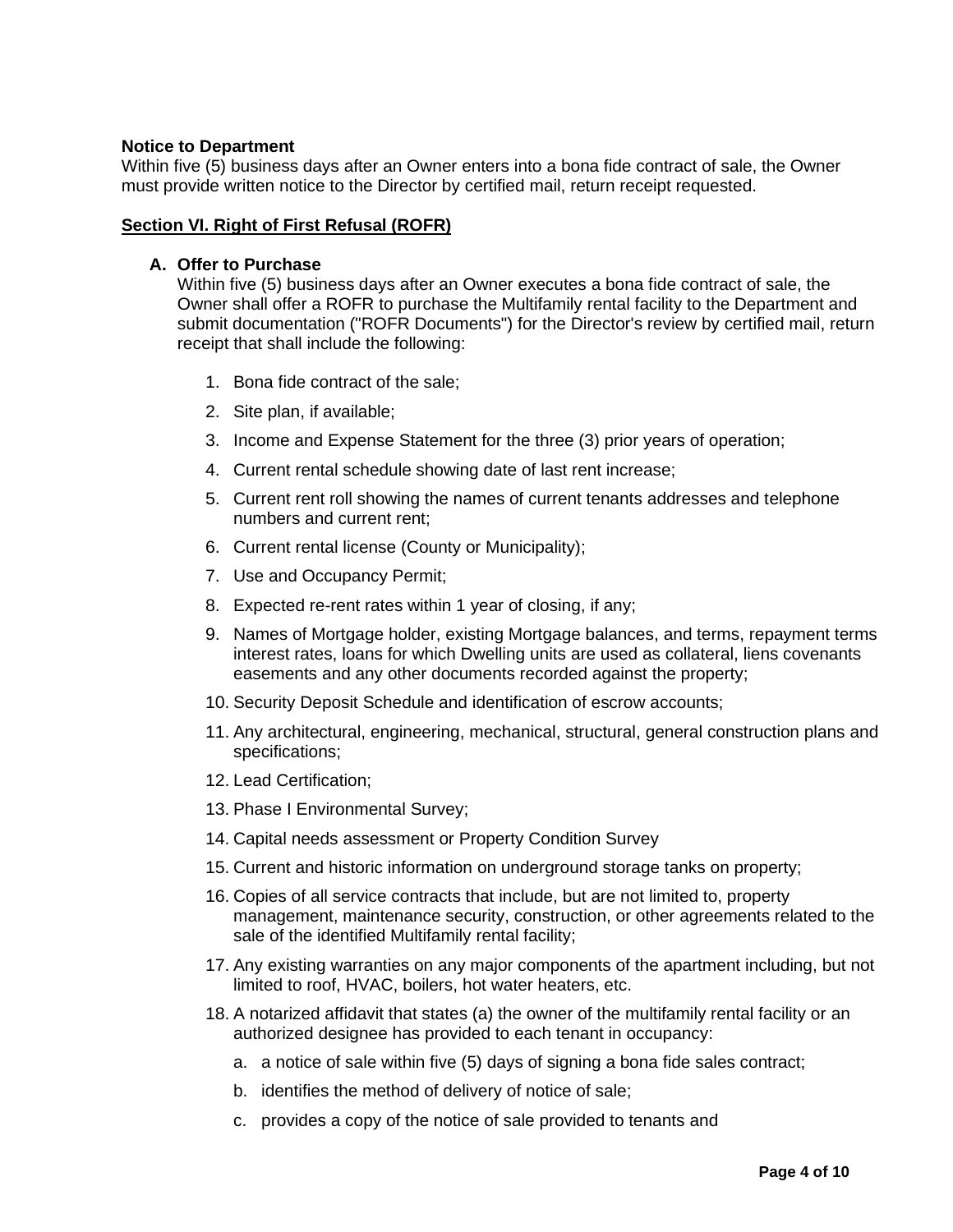- d. affirms that the notice of sale was conspicuously posted in the public areas of the Multifamily rental facility; and
- 19. Any other agreements and information the Owner may have concerning the rental housing that may materially affect a decision to purchase the rental housing.

# **B. Initial Evaluation**

Within seven (7) business days of the Department's receipt of a written ROFR offer and all applicable ROFR Documents, the Department shall make an initial evaluation as to whether the Department will exercise its option to accept, waive or exempt a proposed ROFR for the sale of Multifamily rental facility and shall notify the Owner in writing of the Department's decision.

#### **C. Property Inspection**

Access to inspect a Multifamily rental facility and provide tests at reasonable times shall be provided by the Owner within forty-five (45) days of the notice of sale.

#### **D. Offer Period**

In the event the Department has made an evaluation that the Department will not exercise its ROFR option, the ROFR offer period will terminate with the Department's written notification to the owner.

In the event the Department has made a determination to exercise its ROFR option, an Owner's ROFR offer to sell a Multifamily rental facility to the Department must remain open for a period of sixty (60) days after all required ROFR Documents have been submitted for the Department's review.

# **E. ROFR Initial Offer**

The ROFR offer is not complete until all the information and documentation identified in Section VI (A) has been submitted for the Department's review. Additionally, the Department's timeline to accept a ROFR option will not commence until an Owner has submitted all the information and documentation identified in Section VI (A) for the Department's review.

Any written notices and ROFR Documents submitted by an Owner pursuant to the regulations set forth herein shall not be disclosed by the Department or the County except as otherwise required exercising or assigning a ROFR option and/or complying with local, State or federal laws. In the event a ROFR option is assigned to a third party, any notices and ROFR Documents submitted by an Owner pursuant to the regulations set forth herein shall not be disclosed by the third-party assignee.

An Owner shall be required to immediately notify the Department of any proposed or accepted alteration and/or revision that materially changes a term or condition in the ROFR documents including, but not limited to, the price or financing set forth in any pending contract. If an Owner desires to enter into new contract of sale before the Department has made a determination to exercise, reject or otherwise waive its ROFR option, the Owner shall be required to make a new ROFR offer to the Department that includes the new material terms and conditions. Each new ROFR offer must remain open for (60) additional days following receipt by the Department.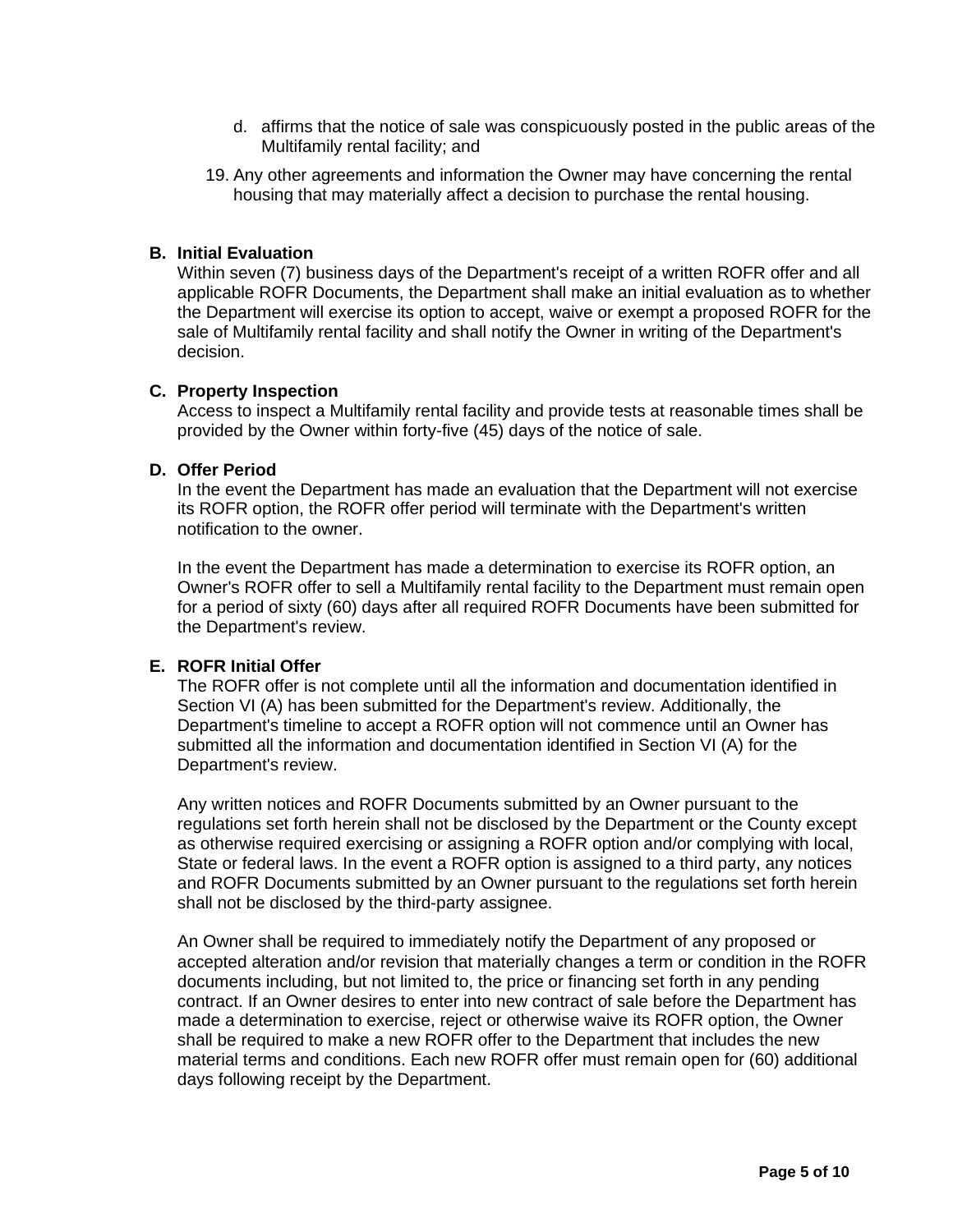# **Section VII. Acceptance of ROFR**

# **A. Acceptance of Offer**

The Department may exercise its ROFR by accepting the offer within sixty (60) days of receiving a ROFR Offer as defined in Section VI. D. or any applicable ROFR extension period.

- 1. Any agreement to accept or assign the County's ROFR offer to purchase a Multifamily rental facility must include:
	- a. substantially the same terms and conditions set forth in an Owner's original offer with the proposed buyer and include the deposit, and any bona fide real estate commission payable to an independent broker; and
	- b. may provide for up to one hundred eighty (180) days financing contingency pursuant to this Subsection and Section 13-1113(e) of the County Code.
- 2. The County must complete an ROFR to purchase a Multifamily rental facility within (180) days of receipt of the Owner's offer as defined herein or any subsequent offer presented to the County unless a longer time is otherwise agreed to by the Owner.
- 3. Any sale of a Multifamily rental facility that materially violates a Section of 13-1110 et. seq. of the County Code or Regulations set forth herein may be voided at the County's option and the current Owner of record shall be required to extend an initial or new ROFR offer to the County that includes the same terms and conditions offered to the original purchaser.
- 4. In the event the Multifamily rental facility is within a municipality (see Attachment A), the Department may accept a ROFR offer to buy rental housing in the municipality only if the municipality approves in writing within one hundred eighty (180) days from the date of the ROFR offer. The failure of a municipality to provide written approval to the Department within the timeframe above shall be deemed an approval.

# **B. Assignment of ROFR Offer**

The Department is authorized to designate assignees to evaluate and/or exercise the Department's ROFR offers to purchase Multifamily rental facilities. In such cases, the Owner will receive written notice within ten (10) business days of the County's assignment.

The Department's option to assign its ROFR shall not otherwise extend the sixty (60) business day evaluation period.

Third party assignee(s) will enter into an Agreement Not to Convert with the Department acknowledging their liability in the event actions by the Assignee result in damages to the property or owner.

# **Section VIII. Waivers and Exceptions**

# **A. Waivers**

The Department may waive Owner's ROFR offer or make determination that an Owner may sell a Multifamily rental facility without providing the County a ROFR offer pursuant to the criteria set forth in this Subsection and Section 13-1114 of the County Code. If the Department approves and enters into a written Agreement Not to Convert a Multifamily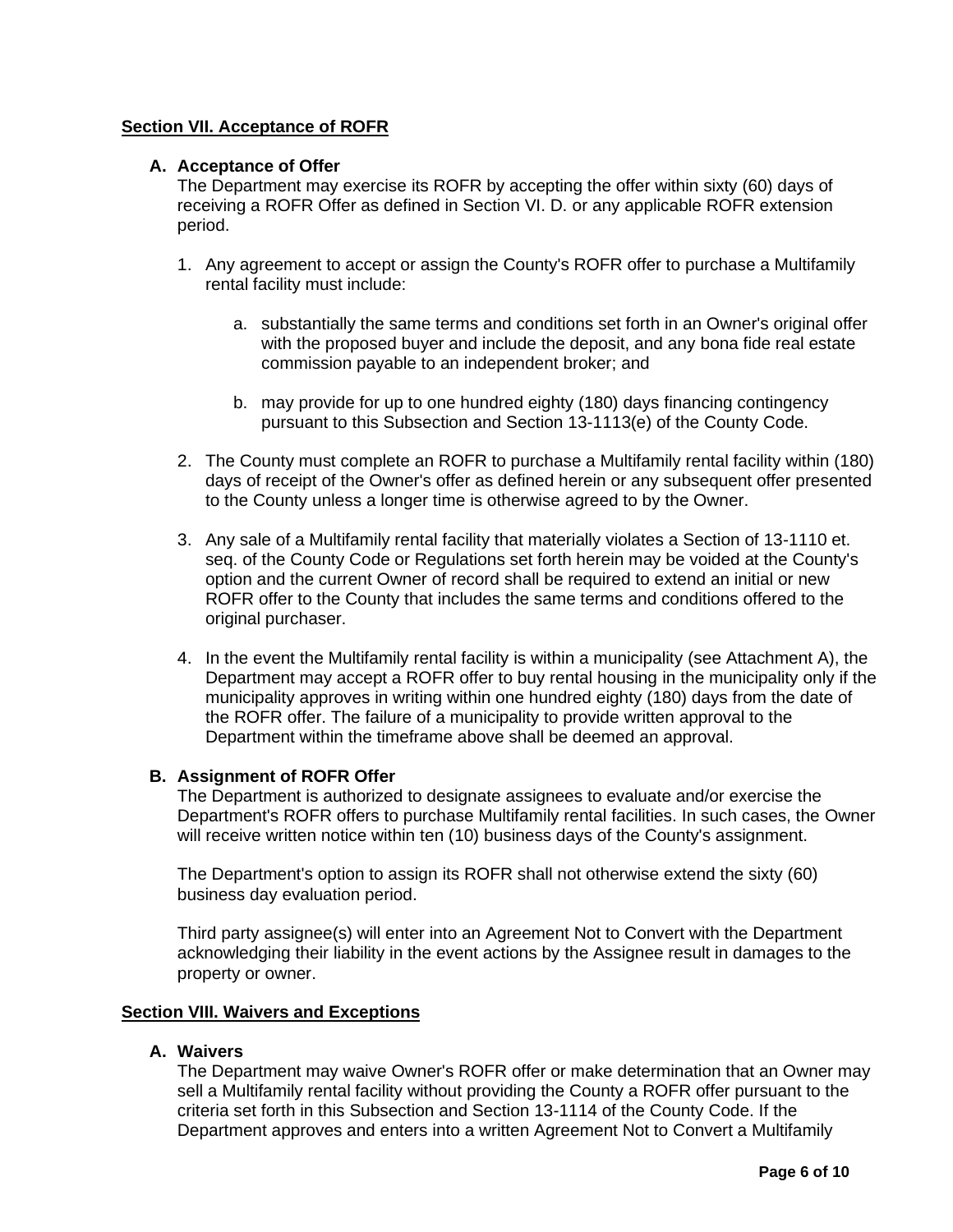rental facility, it will be based on that the following criteria:

- 1. The Department received the written agreement from the prospective Buyer or otherwise agreed to enter into an Agreement Not to Convert a Multifamily rental facility at least thirty (30) days before the proposed sale.
- 2. The Department has given consideration to the following:
	- a. The physical condition of the Multifamily rental facility including any rehabilitation necessary to correct dangerous defects; and
	- b. The current tenants' ability to afford rent increases; and
	- c. The need to preserve low-to-moderate income rental housing in the County;
- 3. Prior to entering into an Agreement Not to Convert a Multifamily rental facility, the owner has provided the Department with the following:
	- a. An express agreement to submit an annual compliance report, which shall be due on the anniversary date of the Agreement Not to Convert or the settlement date as approved by the Department and which shall include the following:
		- i. A copy of any lease for any tenant that leased in the past 12 months;
		- ii. A list of any tenants vacating the rental housing in the last 12 months; and
		- iii. Any rent increase in the last 12 months.
- 4. The Agreement Not to Convert a Multifamily rental facility will provide as follows:
	- a. the buyer is prohibited from converting a Multifamily rental facility for at least three (3) years after the sale and agrees to record the County's Certificate of Compliance with the Prince George's County Office of Land Records; or
	- b. the buyer agrees that at least twenty percent (20%) of the Dwelling units in the Multifamily rental facility shall be maintained as Dwelling Units for fifteen (15) years from the date of acquisition for households that do not exceed the applicable income eligibility figures established under Section 11-138 (b)(4)(ii) of the Real Property Article of the Annotated Code of Maryland; and
	- c. the Department received the written agreement from the prospective Buyer or otherwise agreed to enter in an Agreement Not to Convert a Multifamily Rental Facility at least thirty (30) days before the proposed sale.

# **B. Exceptions**

Upon the Department's receipt of the written notice and any ROFR Documents submitted by an Owner, buyer or interested party, the Department may make a determination that the Owner does not have to offer a ROFR to the County for a sale, or transfer of the following:

- 1. Under the terms of a bona fide mortgage or deed of trust;
- 2. to a mortgagee in lieu of foreclosure or any other proceedings, arrangement or deed in lieu of foreclosure;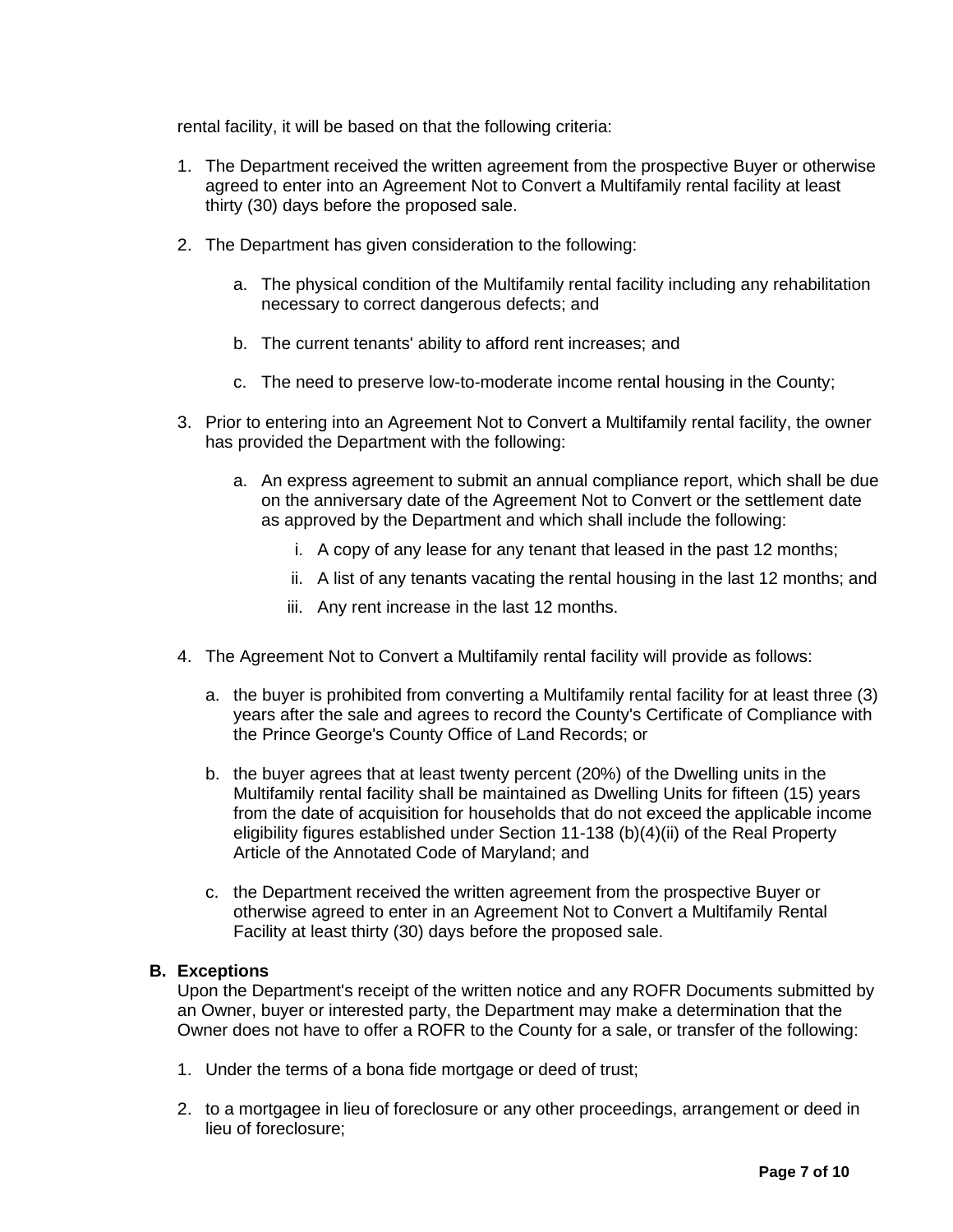- 3. under a court order or judicial sale;
- 4. from one co-tenant to another co-tenant by operation of law;
- 5. under a will or descent or intestate distribution;
- 6. to the State or local government;
- 7. to a spouse, son or daughter;
- 8. made pursuant to the liquidation of a partnership, limited liability company, or corporation; or
- 9. into a partnership, limited liability company, or corporation wholly owned by the person(s) so contributing.

# **Section IX. Certificate of Compliance**

- **A.** In the event the Department has made a determination that it will not exercise its ROFR option, the Department will issue a Certificate of Compliance for rental housing to the Owner, buyer, or any other interested party, in a form that is appropriate for recordation in the land records, after the Department determines that the regulation set forth herein and the provisions of Section 13-1115 of the County Code have been satisfied or otherwise waived by the Department. The Certificate of Compliance will be conclusive evidence of compliance, and will be issued within ten (10) days of the Department's decision not to exercise its ROFR option.
- **B.** Upon the Department's determination that a proposed sale of a Multifamily rental facility does not require an Owner to offer the County a ROFR option or subject to the Department's approval of a buyer's written agreement to utilize a Multifamily rental facility in accordance with the provisions set forth in Section 13-1114 of the County Code, the Department shall issue a Certificate of Compliance. The Certificate of Compliance shall be in form that is appropriate for recordation in the Prince George's County Office of Land Records and shall incorporate by reference any approved written agreements and documentation the Department relied upon as conclusive evidence of an Owner's or buyer's compliance with the ROFR Regulations.

# **Section X. Complaints and Enforcement**

# **A. Complaints**

Any person harmed by the Owner's, buyer's or another person's violation any Sections of the ROFR Regulations may file a written complaint with the Department as pursuant to Section 13-1116 of the County Code.

# **B. Enforcement**

A violation of any ROFR Regulation set forth herein shall be deemed to be a civil violation under Section 28-221 of the County Code and shall be punishable as a separate violation for each Dwelling unit in a Multifamily rental facility affected by the violation for each day the violation exists. The Department's authority to enforce compliance of the ROFR Regulations set forth herein includes the following: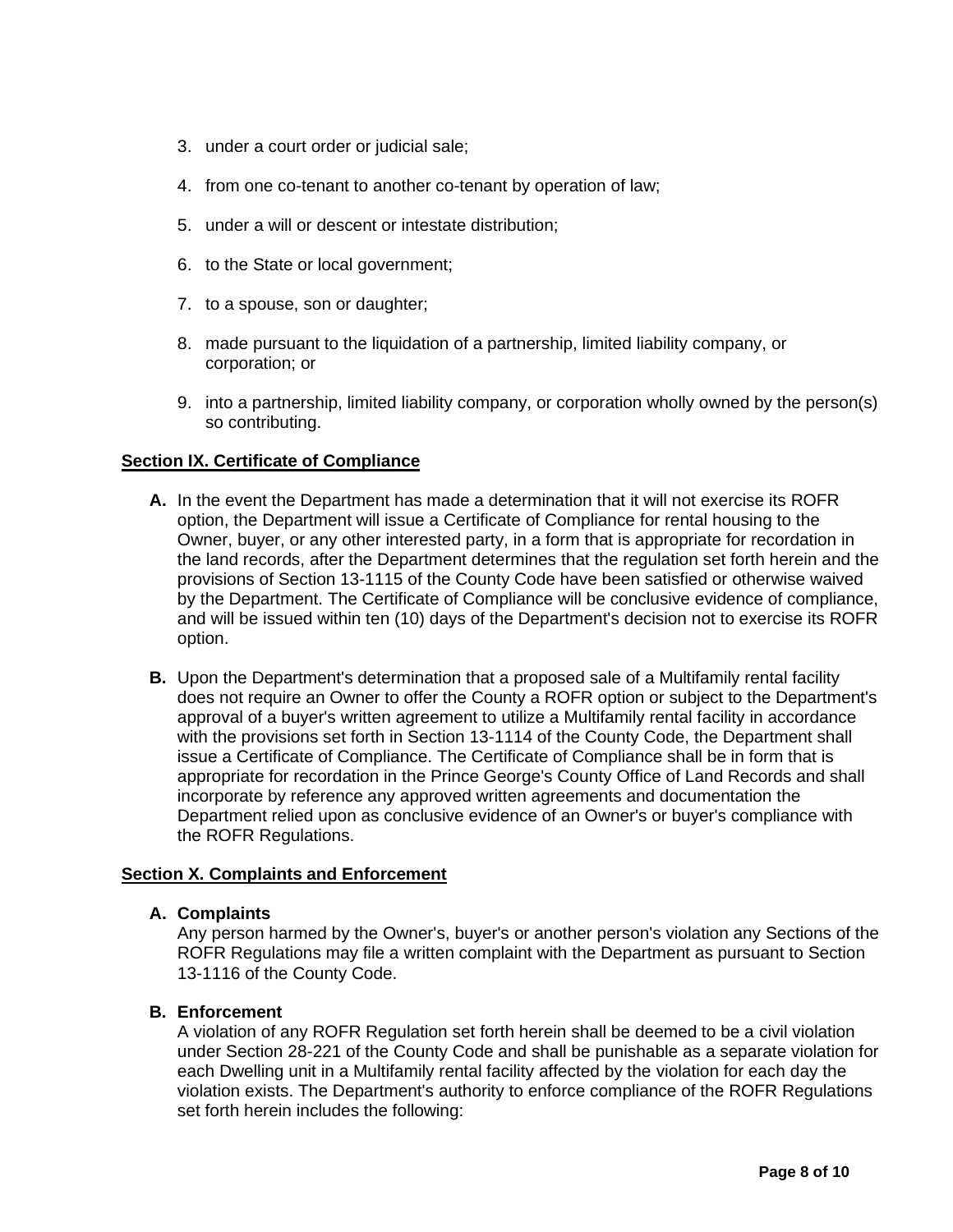- 1. investigating any alleged violation;
- 2. issuing a summons or subpoena to compel the attendance of a person or the production of documents or other evidence;
- 3. enjoining a violation;
- 4. revoking a rental license issued under this Subtitle of the County Code;
- 5. reporting a violation to any other appropriate government agency;
- 6. informal conciliation between a complainant and an alleged violator;
- 7. dismissing a complaint when the Director of the Department determines that there is insufficient evidence of a violation;
- 8. obtaining injunctive or other appropriate judicial relief, such as an order to:
	- a. require compliance with a summons or a subpoena;
	- b. require an alleged violator or witness to attend a Department meeting or other proceeding concerning an alleged violation;
	- c. require production of documents or other evidence;
	- d. require transfer of documents or other evidence to the Court; or
	- e. prohibit the destruction of documents or other evidence;
- 9. recovering costs and fees of an investigation or a lawsuit if the Department finds a violation occurred and prevails in any appeal;
- 10. ordering any appropriate financial, legal, or equitable relief to a tenant injured by a violation of this subdivision;
- 11. any other applicable enforcement action that the Department could take to enforce a violation of this Subtitle;
- 12. developing, conducting, or assisting in educational and information programs concerning the requirements of this subdivision;
- 13. any sale of a Multifamily rental facility that materially violates Section of 13-1110 et. seq. of the County Code or Regulations set forth herein is void at the County's option and the current Owner of record shall be required to extend an initial or new ROFR offer to the County that includes the same terms and conditions offered to the original purchaser.
- 14. The ROFR Regulations shall not limit the County from exercising or otherwise pursuing any other legal or equitable rights and remedies.

# **Section XI. Annual Report to the Council**

Pursuant to the ROFR Regulations and Section 13-1118 of the County Code, the administrative reporting requirements shall be as follows: